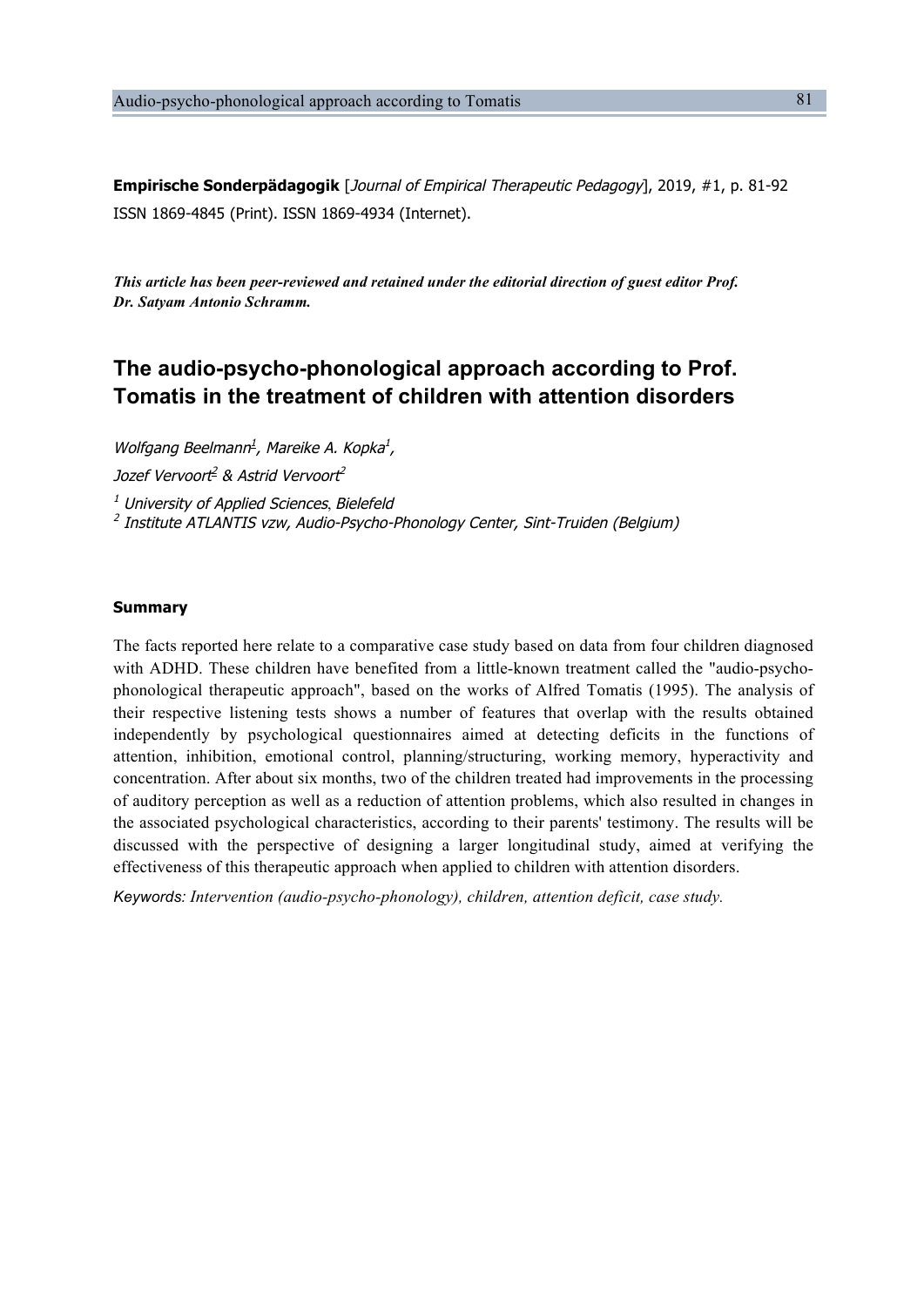# **Theory**

The phenomenon of attention disorders in children, their specific clinical picture, diagnosis, therapeutic approaches, and the related pedagogical concepts and school support, are the subject of a certain number of in-depth synthesis works (see for example, Döpfner, 2015; Mackowiak & Schramm, 2016; Simchen, 2017; Wehmeier, 2015). The audiopsycho-phonological approach based on the work of the French ENT doctor Alfred Tomatis (1995) is a little-known empirical therapeutic approach for the treatment of children with attention disorders. This method, called A.P.P., consists in identifying and treating complex auditory processes and their impact on the physical and psychological dynamics of the subject (see Beckedorf & Müller, 2012; Vervoort, by Voigt & Van den Bergh, 2007; Vervoort & Vervoort, 1998).

The starting point is a specific hearing test ("Listening Test", cf. Vervoort & Vervoort, 1998, 2017) that reports its results in the form of an individual listening profile for the left ear and the right ear. The analysis of this profile indicates where the individual problems of the child are in the context of auditory perception and auditory processing. These problems may affect, for example, the child's ability for auditory selection, attention to and concentration on auditory stimuli, the ability to locate sound signals in space ("spatialization") or to differentiate auditory stimuli. A deficiency of one of these capacities may be at the origin of behavioral and developmental disorders in children (see Böhme, 2008, Vervoort & Vervoort, 2017). Here we also find domains that mark the clinical indicators of ADD and ADHD (attention, concentration, control of impulses) (see Vervoort & Vervoort, 2017). The listening profiles of children with attention disorders present a number of features that will be highlighted by the example of the case study ("Morten") illustrated in Figure 1.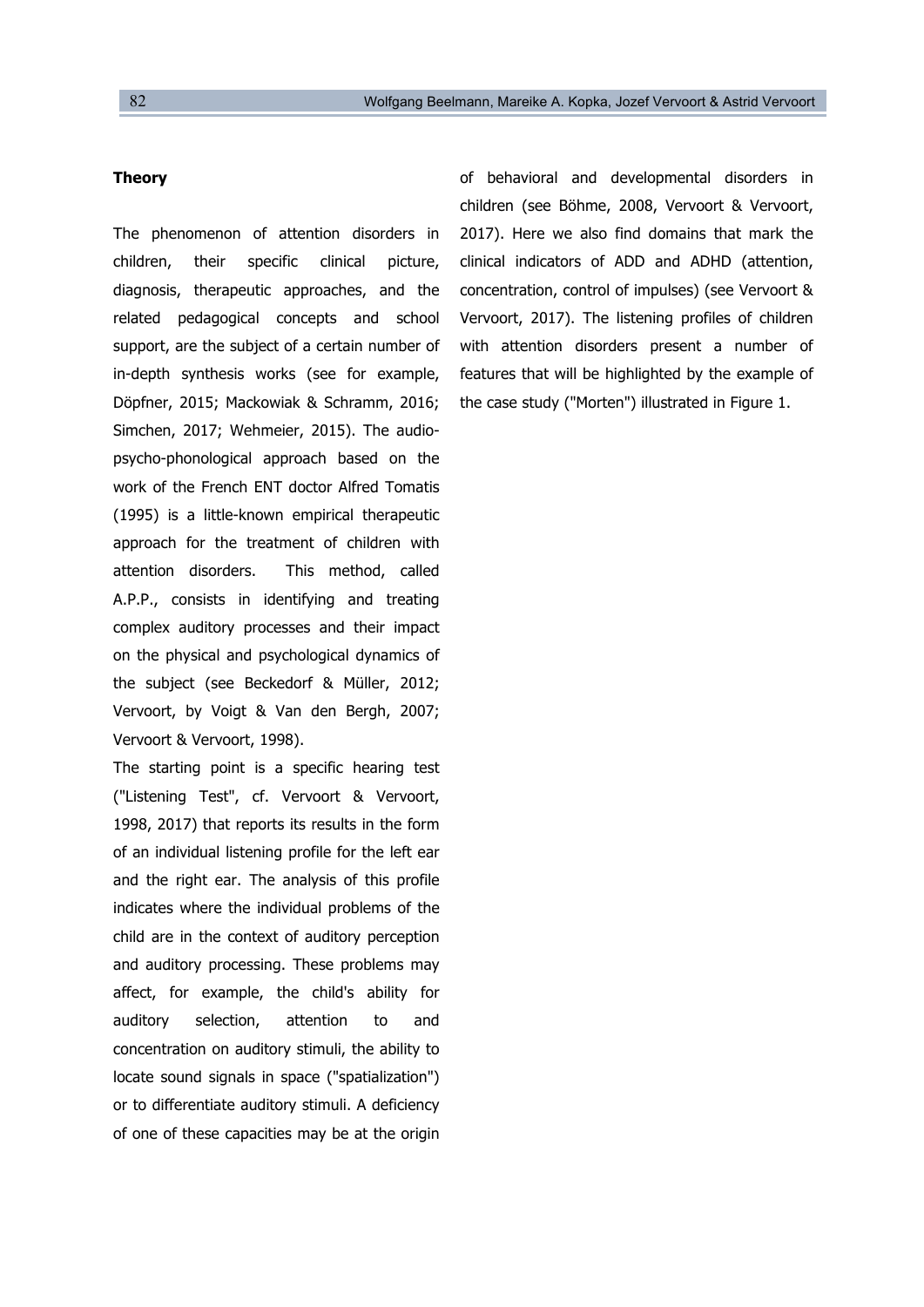

*Figure 1: Representation of an ideal listening curve (top), Morten's listening curves at the time of the first (T1) and second listening tests (T2), right and left ear.*

Here, we observe that, at most frequencies, the bone conduction (transmission of acoustic vibrations via the bones of the skull, for example when the subject listens to his/her own voice) is above the air conduction (aerial transmission of sound, for example when the subject listens to the voice of another person), which indicates a reinforced tendency to retreat into one's own acoustic world, thus paying little attention to one's surroundings. In addition, the left ear dominance indicates a more emotional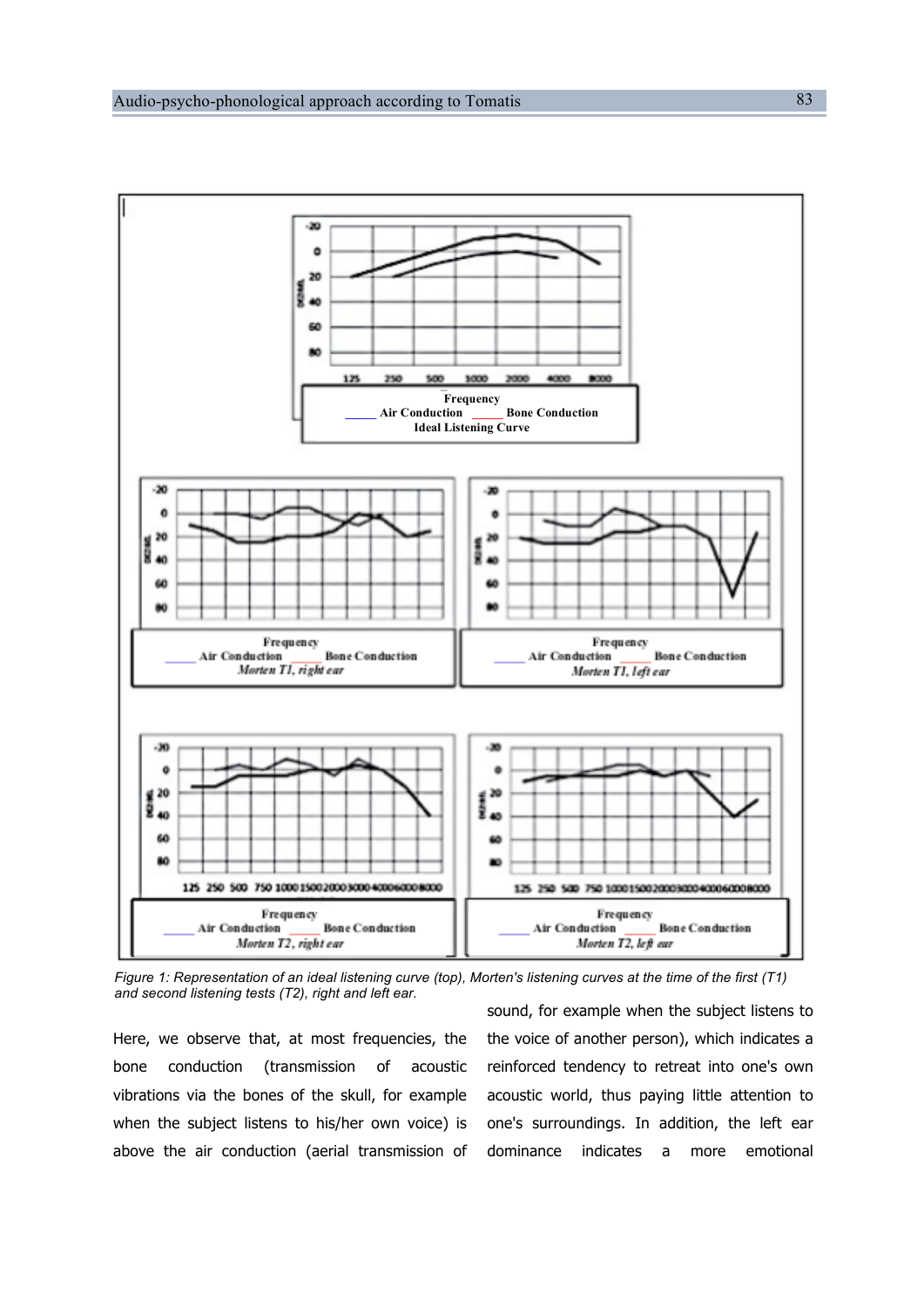treatment of acoustic stimuli and emotional impulsiveness. Finally, the perception of low frequencies is too strong compared to the high frequencies, which indicates that the subject is quite agitated and easily distracted.

The basic operating principles of the A.P.P. approach, which has also an impact in the treatment of children with attention deficit disorders and inner restlessness, will only be briefly discussed in the present article (for more detailed presentations see Beckedorf and Müller, 2012 and Vervoort and Vervoort 1998, 2017).

As part of the A.P.P. treatment, the children listen to a selection of music tracks (Mozart, Gregorian Chant), to audio recordings of the mother's voice, or to their own voice, via special headphones. The recordings used in the course of the therapy are constantly modified via a system of electronic amplifiers and filters. This treatment can therefore be described as a form of brain stimulation by means of alternated listening (auditory impulses alternating in tone, frequency, volume and localization). This stimulation leads to a (re-) organization of the acoustic perception processes and to the improvement of neuronal processes. In this context, the stimulation of deep relaxation, attention and alertness also constitutes one of the key principles of A.P.P. At its core is the relationship between the sense of hearing and the autonomous nervous system. The A.P.P. therapy acts as a modulator in the interplay between the parasympathetic (relaxing, calming) and the sympathetic (toning, stimulating) (compare Vervoort & Vervoort, 1998, 2017). Over a period of time, low and high frequencies alternate, each alternation triggered by volume changes in the music. At the beginning, a gentle accentuation of the low frequencies in the music activates the parasympathetic nerve, which, overtime, helps the treated children calm down and better focus. Then, the emphasis on the high frequencies in the music stimulates the sympathetic nerve, which renders the children more vigilant and more attentive. Practice has shown that these alternations of frequencies improve attention and alertness, and in particular the attentiveness to language.

Subsequently, children learn to listen selectively and to better distinguish between important signals (such as the teacher's voice in the classroom) and background noise (Beckedorf & Müller, 2012). Another key principle of A.P.P. is the interaction between the bone conduction and the aerial conduction. This interaction is then differentiated and trained. At the beginning of the therapy, the listening profile of many children often shows a significant distance between bone and air conduction curves; in the course of the therapy, these curves tend to get closer to one another. This evolution points to a stronger integration of the self and of others. The gradual rise to the high frequencies is another key principle of A.P.P. The aim of filtering-out (suppressing) the low frequencies in the sound media (Mozart music, Gregorian chant, spoken words), is to stimulate the subject's desire to speak and to socially interact. In that context,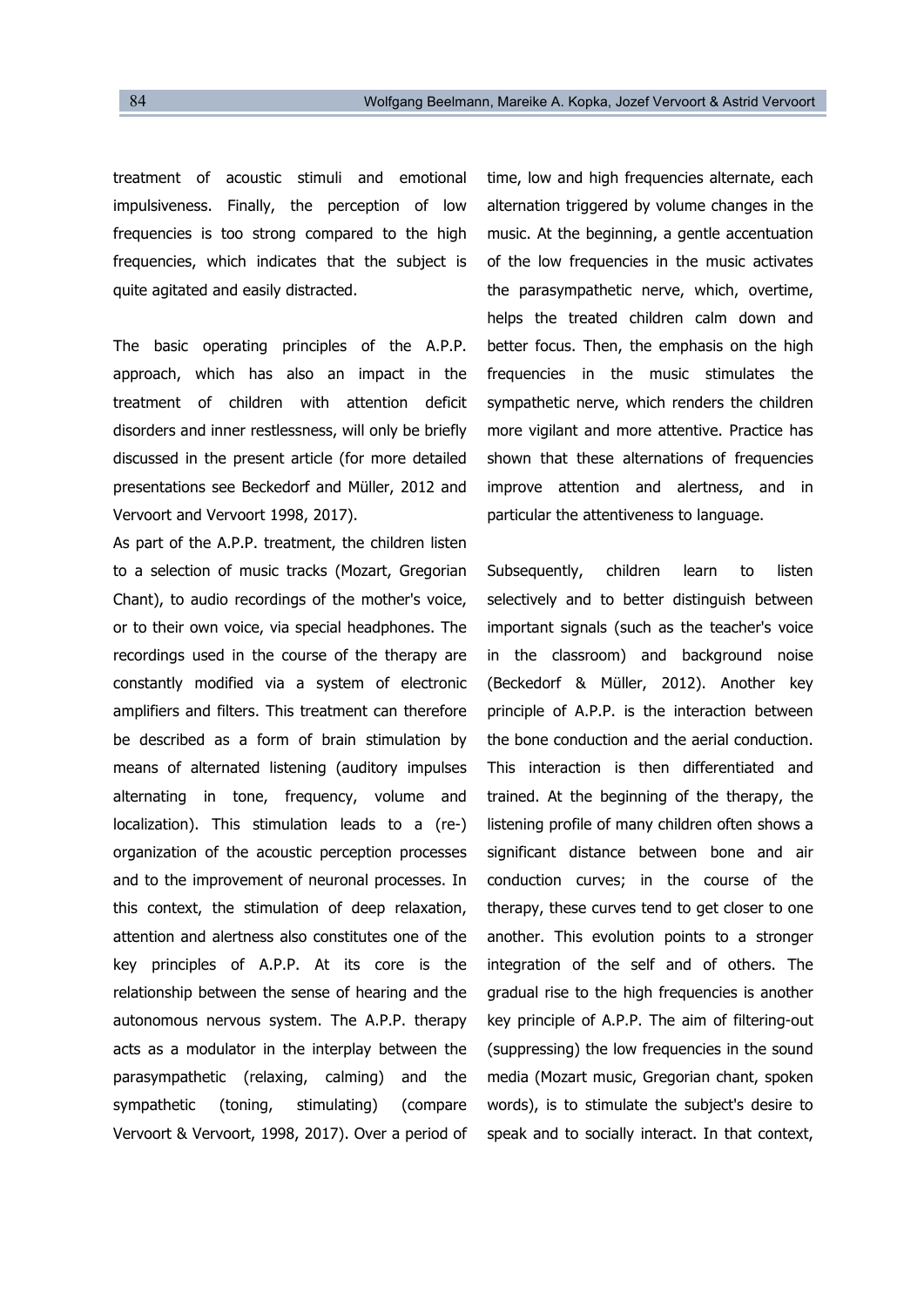the repeated listening of the maternal voice (reading or singing), with the high frequencies accentuated, plays an important role. The positive impact of this approach can be interpreted as a maturation of the auditory processing and perception processes in the brain, which is also influenced by the subject's pre-linguistic and prenatal auditory experience (Vervoort & Vervoort, 2017).

This article presents the first results of an exploratory comparative study of the A.P.P. approach in the treatment of children with attention disorders. The objective of this pilot study is to explore a relatively new field of research, focusing primarily in generating new hypotheses, identifying relevant variables, and selecting appropriate data collection methods. The outcome should be to generate conceptual reflections for a long-term empirical study aimed at verifying the effectiveness of this therapeutic approach. The following is a detailed summary of the issues addressed in this exploratory study: (1) What patterns can be identified in each subject in relation to the main characteristics of ADHD, and can it be the framework of an assessment of the selected cases, in order to delimit subgroups by means of constellations of specific characteristics? (2) How do the expert assessments, based on the analysis of the listening curves, overlap with the parents' assessment of the characteristics analyzed

(3) What changes occur over time in the characteristics of ADHD being analyzed?

in the context of ADHD?

#### **Methodology**

The methodological approach here is the comparative case study (see Yin, 2014). The quantitative study is based on data from 12 children and their families, collected as part of a larger study of the A.P.P. therapy, which took place from March thru April 2015 (first data collection period, t1) and from September thru October 2015 (second data collection period, t2) at the ATLANTIS Therapy Center in Sint-Truiden, Belgium. The selection of the four individual cases was based on the diagnosis of the core symptoms of ADHD (inattention, impulsivity, hyperactivity), whereby all the children who were selected were, according to the parents, diagnosed with ADHD by a physician. All children were at the beginning of their A.P.P. treatment and lived with their birth parents; their mother tongue was German, and they all attended a regular school.

#### **Differentiated samples:**

Monika: Age (t1) 11 years 9 months, only child, 120 hours of treatment (t2), dyslexia. Judith: Age (t1) 11 years 3 months, has a 10 year-old sister, 126 hours of treatment (t2), delayed speech development, also had logotherapy sessions. Morten: age (t1) 9 years 8 months, has a 4-year-old sister, 117 hours (t2), wears hearing aid, also had occupational therapy. Lauritz: Age (t1) 11 years 3 months, has a 6-year-old brother, 120 hours of treatment (t2), congenital heart defect, and educational consultations due to behavioral problems.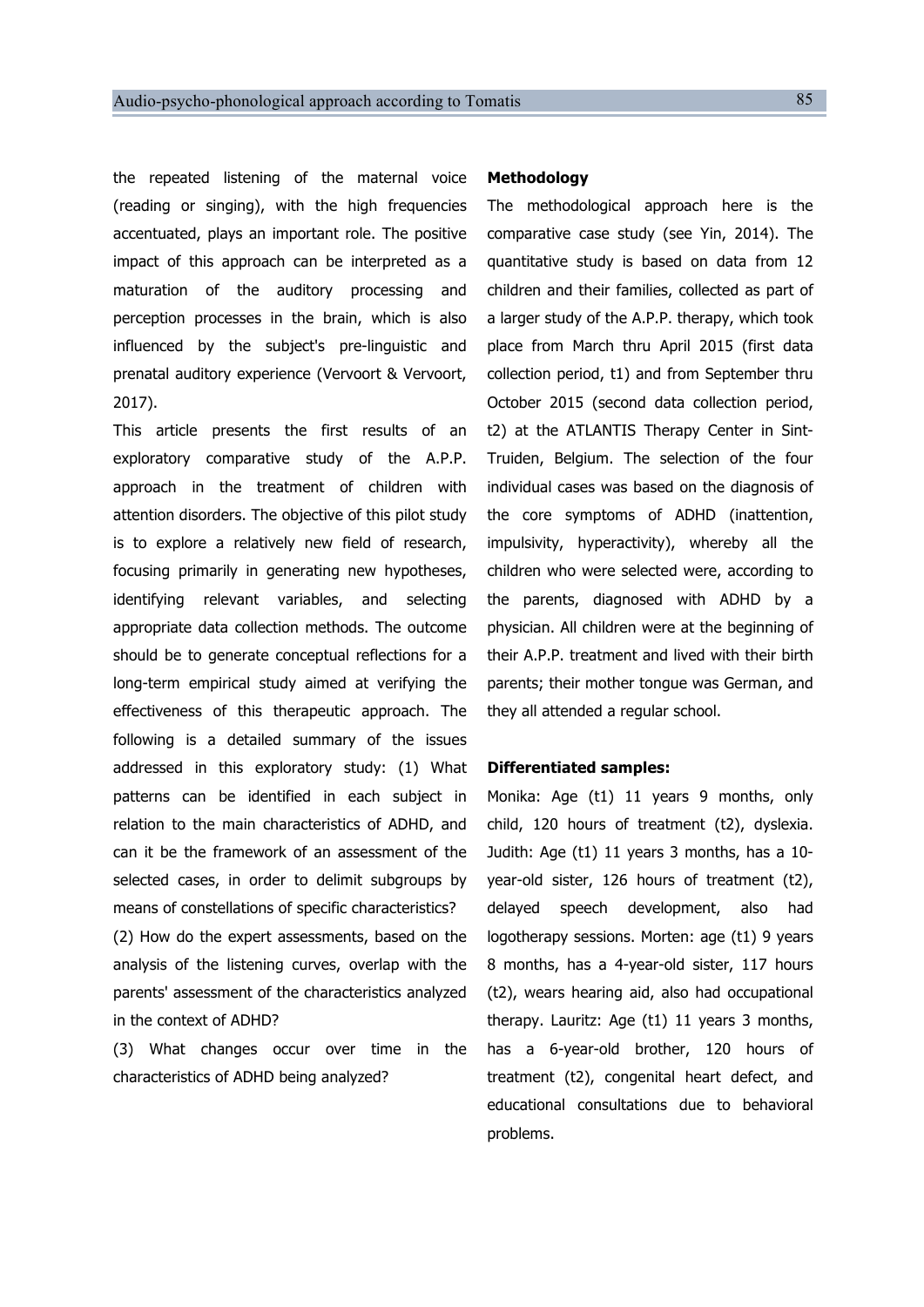At the beginning of treatment, the children receive a specific hearing (listening) test (see Vervoort & Vervoort, 1998). The results of the listening curves (see Figure 1) provide clues to the child's neurological, motor, and psychological characteristics. On that basis, an individual therapy plan is designed. A standard A.P.P. treatment plan looks like this: The first round of treatments usually takes about 12 days (three units of 90 minutes each per day). At the beginning of treatment we use the highly filtered recording of the mothers' voice. Later, we introduce selected pieces of music with specific frequency settings. While the children listen to the filtered mother voice, or to music, via special headphones, they can play quietly or draw, sit at a table, or sleep in an armchair. Beginning around the fifth day of treatment, the therapist introduces fine motor skills that children perform during listening, like playing with small balls or doing coordination exercises between hands and feet; children are also encouraged to perform motor skills exercises that prepare them to write, or to play with pearls.

For the second round of treatments, the children usually come for a five-day therapy program. The results reported below for the selected children refer to the period between the 1st and 8th listening tests (see Figure 1). At that point, the children had done approximately 130 hours of APP therapy, taking into account that, approximately every 18 to 20 hours of treatment, a new listening test was performed and that, depending on the test results, the parameters of the therapy may be modified accordingly. The assessment of the severity of the children's disabilities in the areas of concentration, attention, memory, restlessness and irritability, was made by analyzing the listening curves recorded on the first and second tests, on the basis of the established category system shown in Table 1.

The selection of characteristic areas relevant to this case study was based on the main symptoms of ADHD. Each listening test was performed anonymously (without knowing the name of the subject and the time the test was performed) and scored independently according to the description of categories (see Table 1) by three experts (experienced A.P.P. practitioners) on a scale of 1 to 5. The analysis of the listening curves was computed across all four investigated areas for the individual sample pairs using the Intra-Class-Correlation (ICC). ICC values of .95 (evaluator A-B), .85 (evaluator A-C) and .87 (evaluator B-C) were found to be very good to good. Since the impairment of executive functions is closely related to the core symptoms of ADHD, these feature areas were also considered in the case study. The children's executive functions impairments were measured by means of selected subscales of the German version of the Behavior Rating Inventory of Executive Functions (BRIEF) according to Drechsler and Steinhausen (2013), from the point of view of the parents (emotional control: ability to adequately modulate emotional reactions; working memory: retain information necessary to perform tasks; planning/structuring: plan solution steps to resolution and structuring the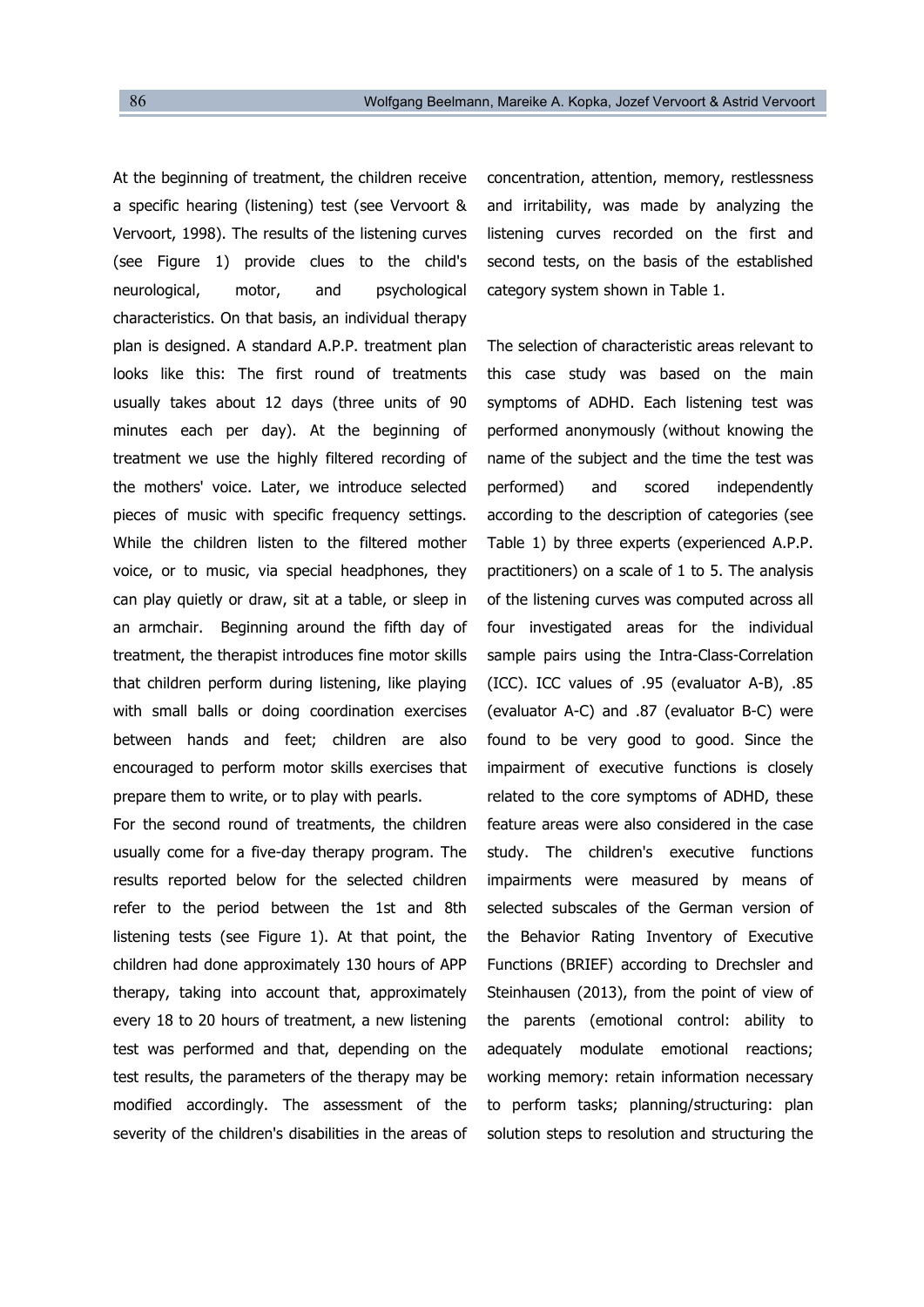information; Sorting-out/organizing: maintain order and appearance; verifying: control one's own work and/or its impact on others). Since ADHD is also characterized by specific abnormalities in the children's behavior, these characteristics are also relevant for the present case study. The children's behavioral problems according to the parents' points of view were assessed using the German version of the Strengths and Difficulties Questionnaire, SDQ-Deu (see Klasen, Woerner, Rothenberger & Goodman, 2003). The following scales were retained: Externalizing behavioral

disorders, hyperactivity and attention problems, behavioral problems in dealing with peers and emotional problems as well as the overall value of the problem. The parents survey and the evaluations were carried out independently of the evaluators by university collaborators assigned to the project. The quality criteria of the data collection instruments can be considered acceptable (see the literature cited).

*Table: Description of assessment categories for the analysis of the listening curves:*

| <b>Evaluation Category</b> <sup>a</sup> | <b>Description</b>                                                                                                                                                                                                                                                                                                                                                                                                                                                                                                                                                       |
|-----------------------------------------|--------------------------------------------------------------------------------------------------------------------------------------------------------------------------------------------------------------------------------------------------------------------------------------------------------------------------------------------------------------------------------------------------------------------------------------------------------------------------------------------------------------------------------------------------------------------------|
| Concentration deficiency                | Indicator of the extent of concentration deficiency: irregular plot of the<br>bone conduction curve, right ear. Another indicator of such a deficiency<br>is that the values measured in the lower frequencies in the bone curve<br>are higher for both ears than the high frequencies values.                                                                                                                                                                                                                                                                           |
| Attention deficit                       | Indicator of the extent of attention deficit: the magnitude of the<br>distance between air and bone curves, for both ears, the bone<br>conduction being higher in both cases.                                                                                                                                                                                                                                                                                                                                                                                            |
| Memory deficiency                       | Indicator of the extent of impairment of memory performance:<br>presence of a dip (scotoma) at 4000 Hz on the air curve, or total drop<br>of the air curve from 3000 Hz up, on left, right, or both ears. The<br>presence of this indicator on one ear only is already a problem. If it<br>exists on both ears, it's a serious deficiency.                                                                                                                                                                                                                               |
| Agitation, irritability                 | The level of agitation/irritability is indicated by a descent of the left<br>and the right bone curves in the 250-500 Hz frequency range, or when<br>the curves are higher in this frequency range than in the higher<br>frequencies ranges. Other indicators include confusion between right<br>and left in bone conduction and a descending air curve in both ears at<br>125 Hz. Even the presence of only one of these indicators signals<br>internal agitation /irritability. If there are several indicators,<br>agitation/irritability are particularly pronounced |

Comments: <sup>a</sup> Evaluation scale (Deficiency: 1- none, 2- slight, 3- moderate, 4 - 5: strong to very strong; Agitation/irritability: 1- none, 2- slight, 3- moderate, 4 - 5: strong to very strong.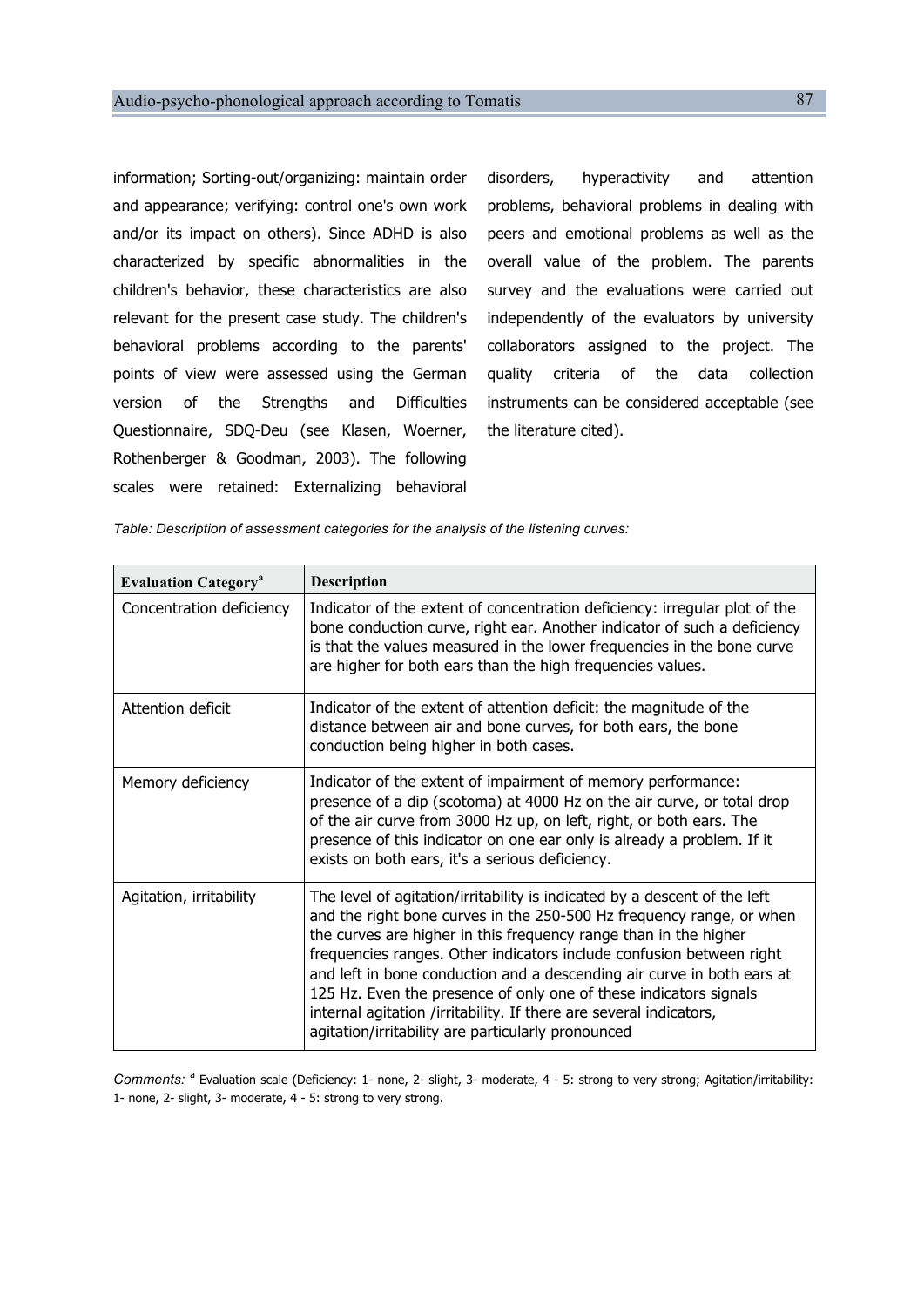|                                                                   | <b>Monika</b>                  | <b>Judith</b>              | <b>Morten</b>            | Lauritz                      |  |
|-------------------------------------------------------------------|--------------------------------|----------------------------|--------------------------|------------------------------|--|
| Evaluation of the listening curves <sup>a</sup>                   |                                |                            |                          |                              |  |
| Concentration deficiency                                          | $t1 = 4.00$                    | $t1 = 3.67$                | $t1 = 4.00$              | $t1 = 4.00$                  |  |
|                                                                   | $t2 = 4.00$                    | $t2 = 3.33$                | $t2 = 3.00$              | $t2 = 3.00$                  |  |
| Attention deficit                                                 | $t1 = 4.00$                    | $t1 = 5.00$                | $t1 = 4.00$              | $t1 = 3.00$                  |  |
|                                                                   | $t2 = 3.00$                    | $t2 = 3.00$                | $t2 = 2.00$              | $t2 = 3.00$                  |  |
| Memory deficiency                                                 | $t1 = 4.00$                    | $t1 = 2.00$                | $t1 = 4.00$              | $t1 = 2.33$                  |  |
|                                                                   | $t2 = 2.00$                    | $t2 = 2.00$                | $t2 = 3.00$              | $t2 = 1.67$                  |  |
| Agitation/irritability                                            | $t1 = 2.33$                    | $t1 = 2.33$                | $t1 = 5.00$              | $t1 = 3.67$                  |  |
|                                                                   | $t2 = 4.00$                    | $t2 = 2.33$                | $t2 = 2.00$              | $t2 = 3.67$                  |  |
| <b>BRIEF</b> <sup>b</sup>                                         |                                |                            |                          |                              |  |
| Inhibition                                                        | t1:68                          | t1:74                      | t1:54                    | t1: 77                       |  |
|                                                                   | t2:58                          | t2: 77                     | t2:52                    | t2: 80                       |  |
| Emotional control                                                 | t1:53                          | t1:55                      | t1:70                    | t1:60                        |  |
|                                                                   | t2:55                          | t2:58                      | t2:48                    | t2: 60                       |  |
| Working memory                                                    | t1:73                          | t1:73                      | t1:68                    | t1:42                        |  |
|                                                                   | t2:60                          | t2:73                      | t2:58                    | t2:46                        |  |
| Planning/structuring                                              | t1: 72                         | t1: 72                     | t1:65                    | t1:46                        |  |
|                                                                   | t2: 63                         | t2:82                      | t2:52                    | t2: 56                       |  |
| Sorting-out/organizing                                            | t1:58                          | t1:67                      | t1:64                    | t1: 47                       |  |
|                                                                   | t2:52                          | t2: 67                     | t1:57                    | t2: 47                       |  |
| Verifying                                                         | t1:81                          | t1:88                      | t1: 57                   | t1:63                        |  |
|                                                                   | t2: 77                         | t2: 84                     | t2:53                    | t2: 71                       |  |
| <b>SDQ<sup>c</sup></b>                                            |                                |                            |                          |                              |  |
| Overall value of the                                              | t1: Borderline                 | t1: Abnormal               | t4: Abnormal             | t1: Abnormal                 |  |
| problem                                                           | t2: Normal                     | t2: Abnormal               | t1: Normal               | t2: Abnormal                 |  |
| - Behavioral problems                                             | t1: Normal                     | t1: Borderline             | t1: Normal               | t1: Abnormal                 |  |
| toward others                                                     | t2: Normal                     | t2: Abnormal               | t2: Normal               | t2: Abnormal                 |  |
| - Hyperactivity/attention                                         | t1: Abnormal                   | t1: Abnormal               | t1: Abnormal             | t1: Abnormal                 |  |
|                                                                   | t2: Borderline                 | t2: Abnormal               | t2: Borderline           | t2: Abnormal                 |  |
| - Behavioral problems<br>toward others<br>children of same<br>age | t1: Abnormal<br>t2: Borderline | t1: Abnormal<br>t2: Normal | t1: Normal<br>t2: Normal | t1: Abnormal<br>t2: Abnormal |  |
| - Emotional problems                                              | t1: Borderline                 | t1: Abnormal               | t1: Abnormal             | t1: Normal                   |  |
|                                                                   | t2: Normal                     | t2: Borderline             | t2: Normal               | t2: Normal                   |  |

Table 2: Results of expert evaluations and parents questionnaires

*Comments: t1: first data collection, t2: second data collection. a Scale of evaluation (deficiency: 1- none, 2- low, 3- average, 4- strong, 5- very strong) Agitation / irritability: 1- none, 2- low, 3- average, 4 to 5 strong to very strong). b Standardized T values (M = 50, SD = 10). c Categories: abnormal = PR> 90, borderline = PR 80-90, normal = PR <80.*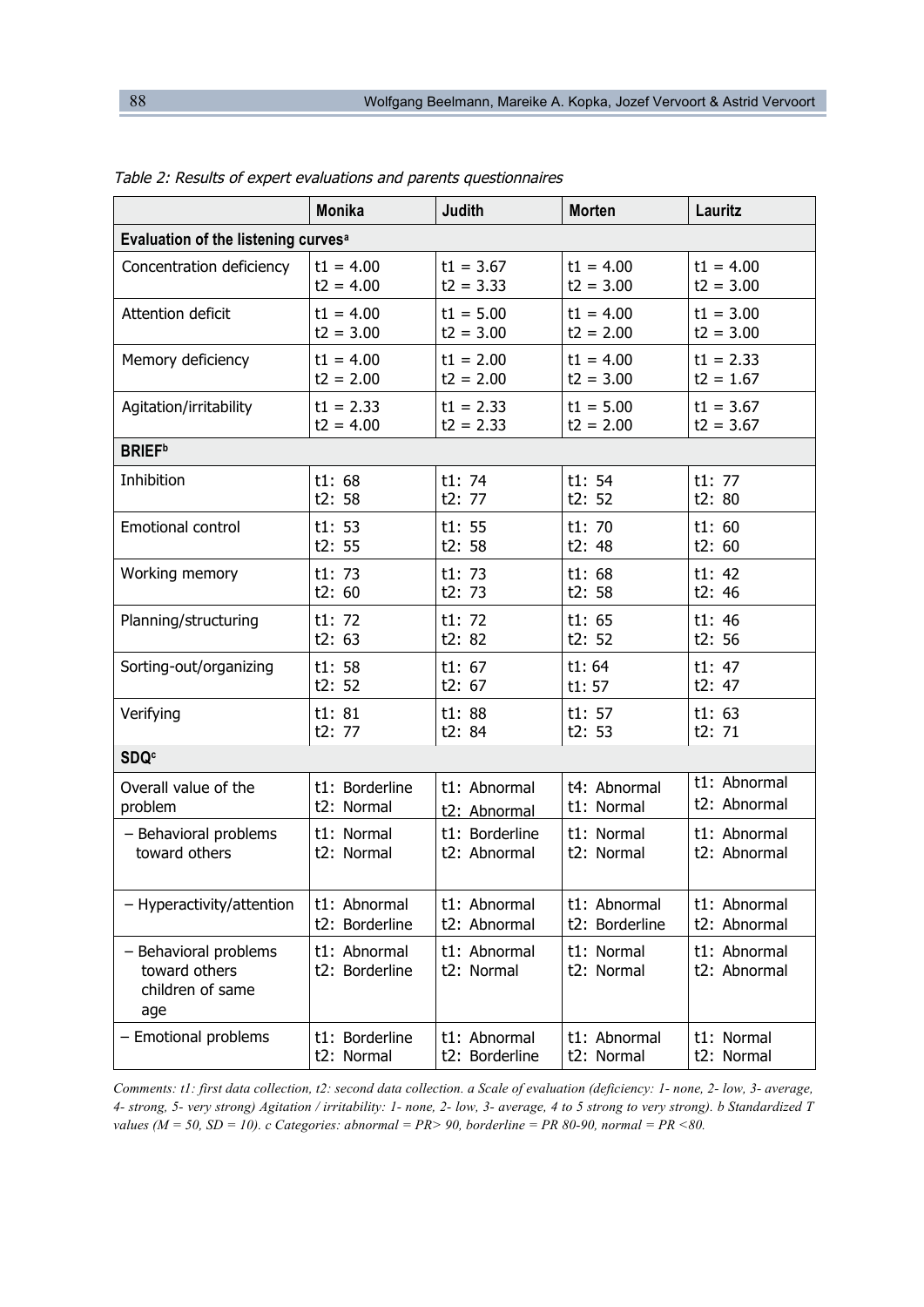#### **Findings**

Findings from the evaluations of the listening curves and the psychological conclusions (BRIEF, SDQ) for the four individual cases are shown in Table 2. On the basis of these findings, the four individual cases are presented below, with the individual feature constellations explained in more details and linked to the core symptoms of ADHD.

**Monika** suffers from major deficiencies in concentration, attention and memory, but her inner agitation and irritability are not very pronounced. The BRIEF result for inhibition (T  $= 68$ ) clearly shows that Monika has a hard time holding back her impulses. In agreement with the judgment of the experts, the results of the BRIEF scale indicate a deficiency in executive functioning, associated with the main symptom of inattention. There is therefore a deterioration of the working memory  $(T = 73)$ , i.e. the ability to remember the information needed to handle complex tasks. At the same time, she has a hard time planning steps for resolution and structuring the information (planning/structuring, scale T = 72) as well as verifying the completed secondary tasks (scale  $T = 81$ ). Deficiencies in those areas are closely related to the main symptom of inattention (ADHD). Moreover, the range of SDQ values for hyperactivity and problems of attention and behavior towards other children is clearly apparent (PR> 90).

**Judith**, according to the expert analysis, has a pronounced attention deficit. In the same sense, her BRIEF results for working memory  $(T = 73)$ , planning/structuring  $(T = 72)$ , classification/organization  $(T = 67)$  and impulse control  $(T = 88)$  are closely related to her performance in terms of attention. A high inhibition value on the BRIEF scale  $(T = 74)$  indicates a marked impulsive behavior. The range of Judith's SDQ scores for hyperactivity and attention problems, behavior toward peers and emotional issues, is also significant (PR> 90).

**Morten's** results, shown on Table 2, indicate, according to the experts, strong deficiencies in the areas of concentration, attention and memory performance. These opinions correspond to the results of the BRIEF scales. The high values for working memory  $(T = 68)$ , planning/structuring  $(T = 65)$  and classification/organization  $(T = 64)$ indicate significant deficiencies in these functional areas, which are close to the standard symptoms of inattention characteristic of ADHD. The high value of the BRIEF scale for emotional control  $(T = 70)$  indicates that Morten is struggling to properly regulate his emotions - an indication of emotional impulsiveness. The high values (according to expert judgment) in the areas of inner agitation/irritability are also striking. Finally, the values of the SDQ scales highlight the evidence of hyperactivity, as well as inattention and emotional problems (PR> 90).

**Lauritz**, the experts believe, suffers only from a deficiency in concentration. The BRIEF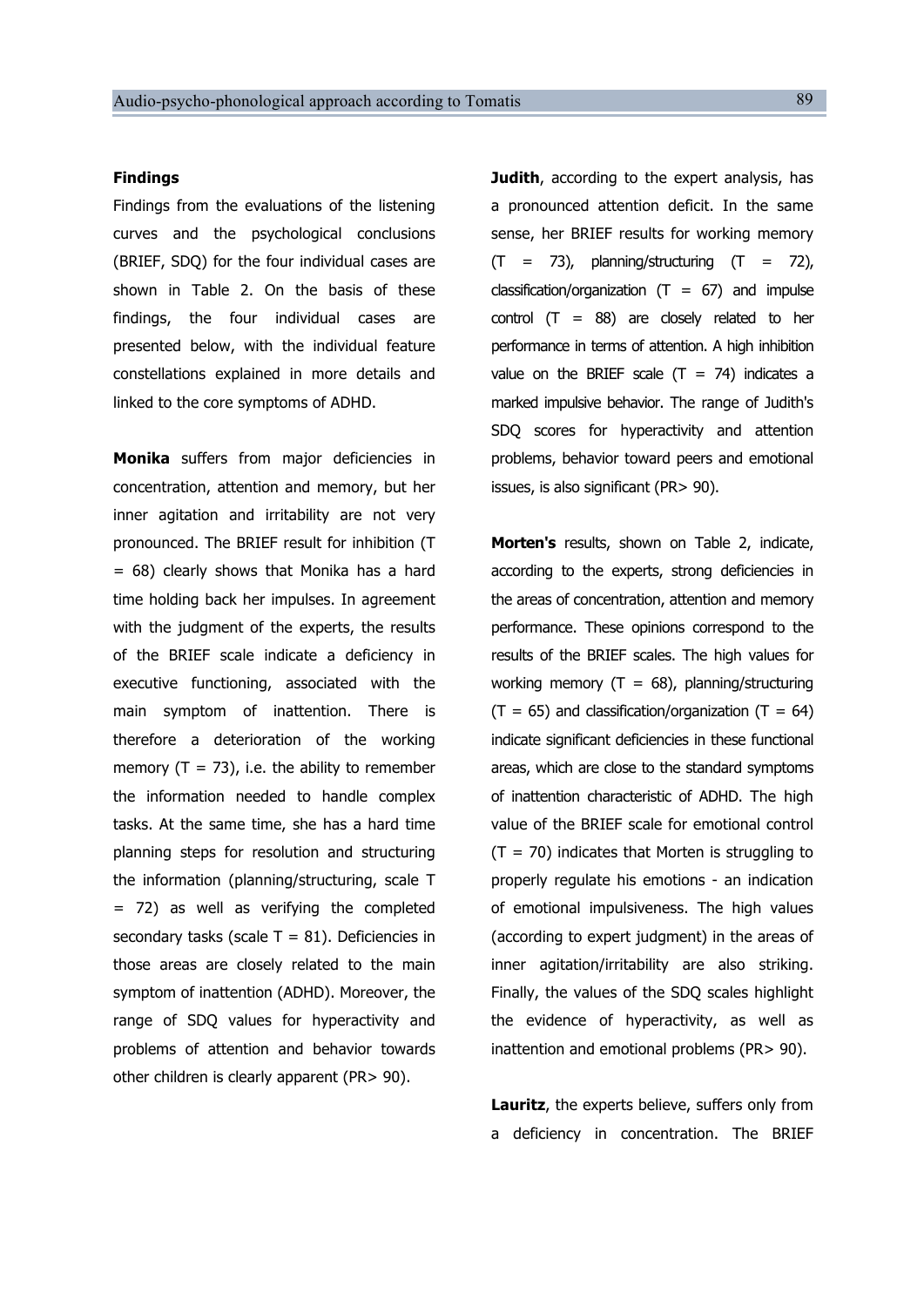results also indicate deficiencies in the areas of inhibition  $(T = 77)$  and emotional control  $(T =$ 60). It is therefore difficult for him not to react automatically in response to spontaneous impulses and to control his emotions appropriately, which indicates a high degree of impulsivity. With regard to the area of symptoms associated with Lauritz' inattention, the BRIEF results are in a deviating zone only for the "verification" scale  $(T = 63)$ , indicating that he has difficulties in verifying his own performance. The high total value of SDQ (PR> 90) results from high scores on almost all subscales.

With regard to the characteristics examined for ADHD, not all four children have changes between the first and second data collections (see Table 2). For Monika, however, changes are visible in multiple areas. According to the opinions of the experts, her deficiencies in the areas of attention and memory have decreased considerably. In addition, impairments affecting the executive functions of inhibition, working memory and planning/structuring have also decreased. Hyperactivity and attention problems have also decreased, as well as behavioral problems with peers. Morten also shows significant changes over time. In the opinion of the experts, his deficiencies in concentration, attention and memory, as well as his inner agitation and irritability, have diminished. The same is true for the BRIEF scales in terms of emotional control, working memory and planning/ structuring. At the same time, his

total SDQ score has also decreased, which could be due to a decrease of hyperactivity, attention problems and emotional problems. In contrast, for Judith, no significant changes were noted compared to the other symptoms, with the exception of a decrease in attention deficit. The same goes for Lauritz, who, apart from a reduction of concentration problems (according to the experts' judgment), doesn't show any changes in the problem areas examined.

# **Conclusion and perspectives**

The rating method used for the analysis of the listening curves for the assessment of concentration, attention, memory, inner agitation and irritability, has proved to be a reliable instrument to grasp the relevant characteristics of the main symptoms of ADHD (inattention, impulsivity and hyperactivity). At the same time, it has been demonstrated that the results obtained by this rating process correspond to a large extent to standardized psychological test scores in comparable domains, providing an indication of the validity of the procedure.

An important objective of a comparative case study is to determine similarities and differences between the cases studied. Incidentally, in this instance, the four cases revealed, at the beginning of A.P.P treatment, a clear deficiency in concentration, and a limited ability to verify tasks, high hyperactivity, and serious attention problems. Those problems clearly refer to the main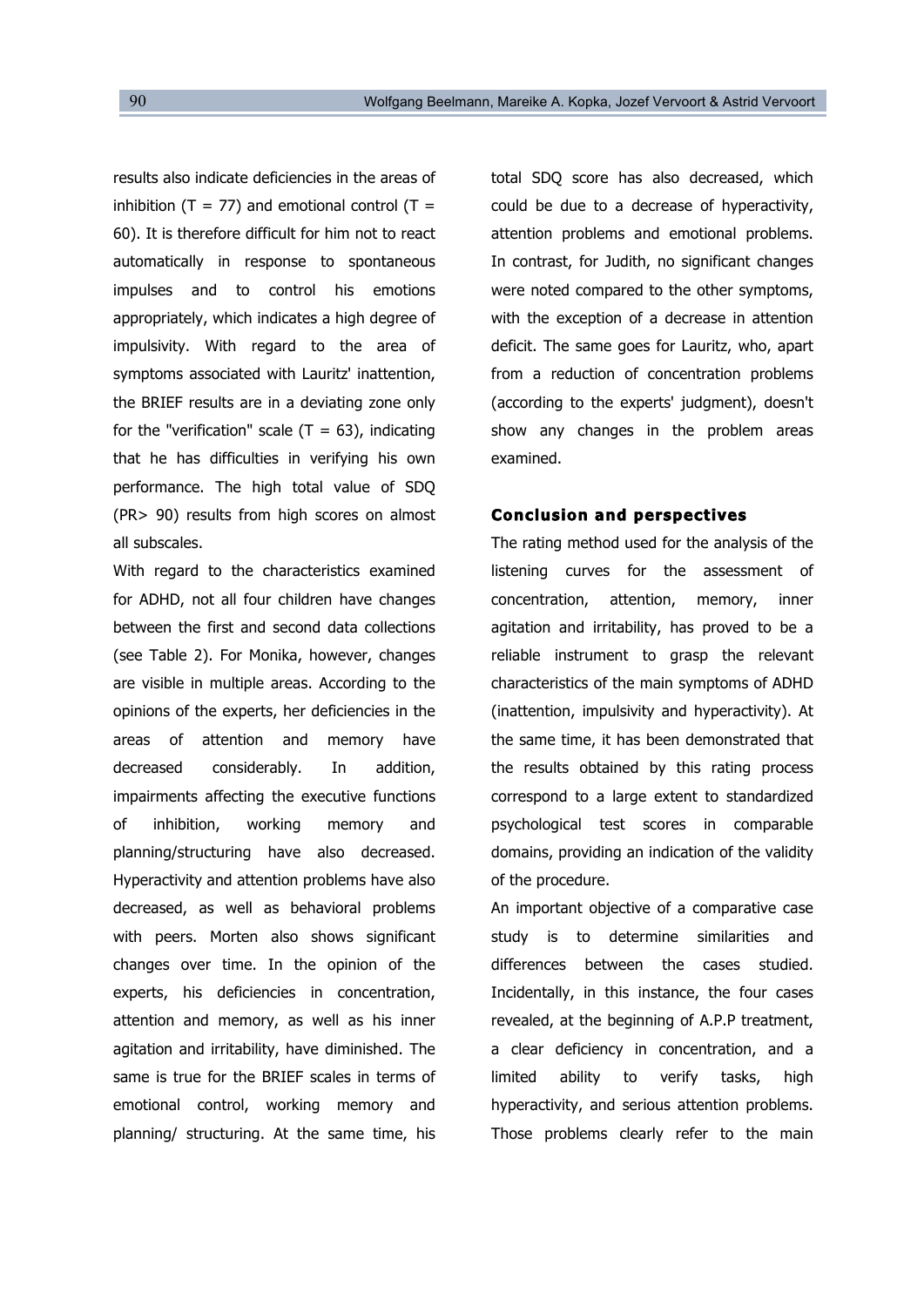symptoms of ADHD. In addition to these similarities, however, very distinct constellations of characteristics were found in each subject, confirming the rather heterogeneous nature of ADHD and associated disorders. This highlights the need for individual diagnoses and differentiated concepts of education and school support (see Mackowiak & Schramm, 2016).

As for changes in the context of A.P.P. the characteristics examined revealed very different evolutionary processes between the two periods of data collection. On the one hand, two of the children (Monika and Morten) clearly showed positive changes in the characteristics studied for the three main symptoms of ADHD. It can therefore be assumed that these symptoms can be reduced in the context of A.P.P. under specific starting conditions, and that positive developmental trajectories can therefore be supported (see Schiftan et al., 2012). On the other hand, the other two children (Judith and Lauritz) recorded very little changes in the characteristics studied during the investigating period. Conclusions from additional observations in the overall study, not mentioned in this article, clarify other relevant characteristics. For example, Judith has obvious deficits in terms of cognitive performance (below average intelligence), which could explain the persistence of attention deficit.

Lauritz appears to be experiencing persistent behavioral problems, which seem to be related to a high level of family conflict and unfavorable parental behavior toward the study as a whole. In terms of A.P.P. treatment, this could mean that the efficacy in reducing ADHD symptoms is limited by the presence of such factors as the child's overall cognitive development status or serious social risks. These characteristics should therefore be considered as relevant control variables in the planned longitudinal study.

The A.P.P. method could also be applied to children with attention deficit disorders in the school context. This goal has already been achieved with great success in several primary classes in Belgium and Poland (see Vervoort and Vervoort, 2017). However, the limitations of this pilot study are also subject to criticism since the design of this research project is based on a small population, which furthermore, was not selected at random. Therefore, the results are difficult to generalize. In addition, third-party variables (such as general developmental processes) could not be controlled in the review of the effectiveness of the treatment. Finally, concerning the survey methodology, we must keep in mind that the results presented are based solely on external assessments (expert evaluations, parental perception). This approach being open to criticism in terms of the validity of the results, the planned longitudinal study will have to rely more on psychological tests carried out directly with the children.

\*\*\*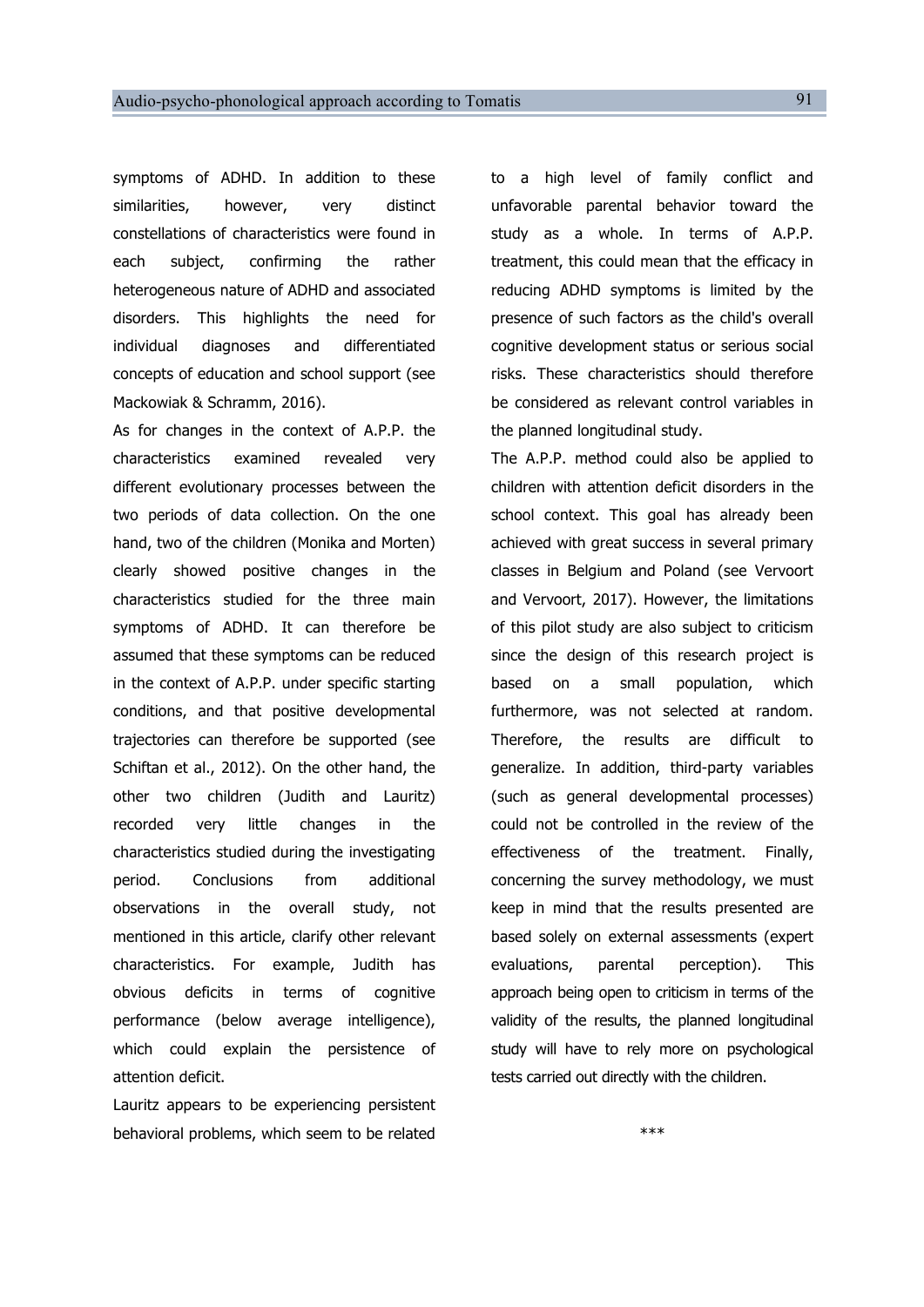### **Bibliography [Complimentary translation between brackets]**

- Beckedorf, D. & Müller, F. (2012). Die Hörtherapie nach Dr. Alfred Tomatis. *Schweizerische Zeitschrift für Ganzheitsmedizin* [Listening therapy according to Dr. Alfred Tomatis. Journal of Holistic Medecine, Switzerland], 24, 358-360.
- Böhme, G. (2008). Auditive Verarbeitungs-und Wahrnehmungsstörungen (AVWS) im Kindes- und Erwachsenenalter: Defizite, Diagnostik, Therapiekonzepte, Fallbeschreibungen [Treatment of auditory and perception troubles in children and adults: deficiencies, diagnoses, therapeutic concepts, and case descriptions]. Hogrefe, Berne.
- Döpfner, M. (2015). Hyperkinetische Störungen. In G. Esser (Hrsg.), Klinische Psychologie und Verhaltenstherapie bei Kindern und Jugendlichen [Hyperkinetic troubles. Dans G. Esser (ed.), Clinical psychology and behavioral therapy in children and adolescents] (pp. 104-119). Enke, Stuttgart.
- Drechsler, R. et Steinhausen, H.-C. (2013). Verhaltensinventar zur Beurteilung exekutiver Funktionen (BRIEF) [Behavioral inventory to evaluate executive fonctions (BRIEF)]. Huber, Berne.
- Klasen, H., W. Woerner, Rothenberger, A. et Goodman, R. (2003). Die deutsche Fassung des Strengths and Difficulties Questionnaire (SDQ-Deu). Übersicht und Bewertung erster Validierungs-Normierungs-befunde. *Praxis der Kinderpsychologie und Kinderpsychiatrie* [German version of the questionnaire about strengths and difficulties (SDQ-Deu). Overview and evaluation of the first results of normalization of the validation. Practice of child psychology and psychiatry] 52, 491- 502.
- Mackowiak, K. & Schramm, S.A. (éd.). (2016). ADHS und Schule. Grundlagen, Unterrichtsgestaltung, Kooperation und Intervention [ADHD and school. Basic notions, classroom concepts, cooperation and intervention]. Kohlhammer, Stuttgart.
- Schiftan, M. et al. (2012). Erfüllt die Audio-Psycho-Phonologie nach A. Tomatis die Kriterien der Wirksamkeit, Zweckmäßigkeit und Wirtschaftlichkeit? *Schweizerische Zeitschrift für Ganzheitsmedizin* [Does Tomatis' Audio-Psycho-Phonology de A. Tomatis meet the criteria of efficiency, speed and economy? Swiss Journal of Holistic Medicine], 24, 361-366.
- Simchen, H. (2017). ADS. Unkonzentriert, verträumt, zu langsam und viele Fehler im Diktat. Diagnostik, Therapie und Hilfen für das hypoaktive Kind [ADD. Distracted, dreamy, too slow, and many spelling errors. Diagnosis, treatment and support for the hyperactive child,  $(9<sup>th</sup>$  ed.). Kohlhammer, Stuttgart.
- Tomatis, A. (1977). L'oreille et la Vie. Itinéraire d'une recherche sur l'audition, la langue et la communication. Édition : Robert Laffont. [The ear and the Life - Journey of a research on hearing, language and communication]
- Vervoort, J., de Voigt, M.J.A. & Van den Bergh; W. (2007). The improvement of severe psychomotor and neurological dysfunctions treated with the Tomatis Audio-Psycho-Phonology method measured with EEG brain map and auditory evoked potentials, Journal of Neurotherapy, 11 (4), 37-49.
- Vervoort, J. & Vervoort, A. (2017). A guide to Prof. Alfred Tomatis´ method by Jozef Vervoort, Young Digital Planet, Gdansk.
- Vervoort, J. & Vervoort, M. J. (1998). Wissen Sie, warum Sie zwei Ohren haben? Interessantes und Wissenswertes rund um die Therapie nach Tomatis. Sint-Truiden [Do you know why we have two